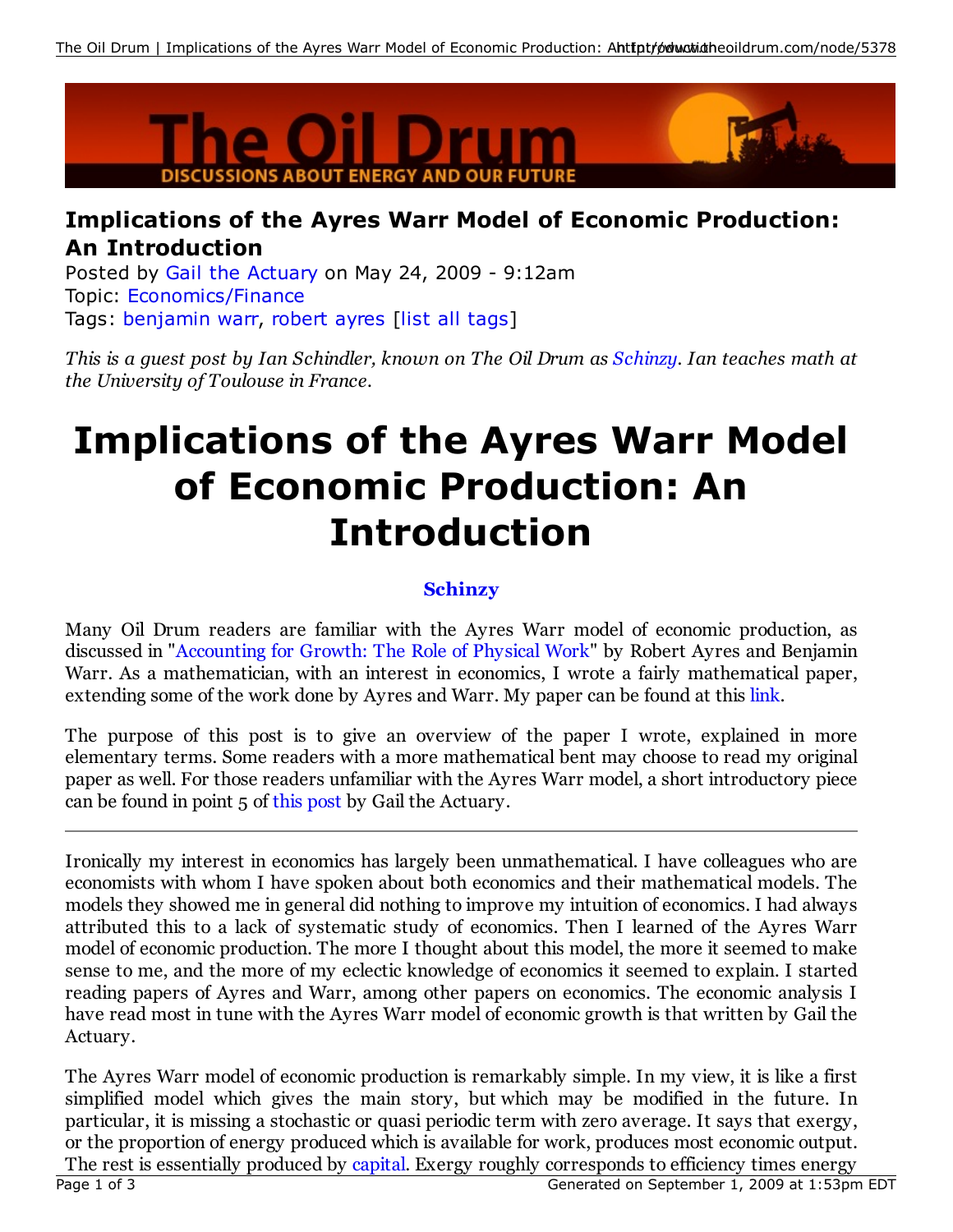production. Efficiency depends on technology as does energy consumption. A major implication is that peak energy production will roughly coincide with peak economic output. The model is consistent with attributing units of energy to currency. The Oil Drum | Implications of the Ayres Warr Model of Economic Production: Ahttptromutidateoildrum.com/node/5378

I made some simplifying assumptions and did some elementary analysis on the Ayres Warr model and came up with an equation from which I arrived at the following conclusions implied by the model:

- 1. Price swings of energy produced by changes in energy supply are mitigated by changes in economic output. If production of energy increases, this creates greater economic production which increases the market for energy, thus damping the price decrease. Inversely if production of energy decreases, economic output decreases damping the price increase.
- 2. Energy efficiency increases the price per unit of energy. This can be understood in two ways. Increasing efficiency increases exergy, thus increasing economic production which increases the market for energy thus increasing the price. Second: the more work one can do with energy, the more one is willing to pay for energy which increases its worth. So increased energy efficiency is the greatest driver of economic growth, stimulating both the economy and energy producers.
- 3. Energy efficiency does not limit production of fossil fuels; it raises prices stimulating production. Therefore many policies people are encouraging to limit global emissions will in fact raise global emissions. If there is a threshold beyond which we cannot burn more fossil fuels, and it is commercially viable to produce beyond this threshold, the only way not to cross it is by sacrificing economic output.
- 4. Increasing efficiency ultimately increases energy prices which we need to assure future (renewable) energy production.
- 5. The Ayres Warr model is possibly a good tool to detect financial bubbles and troughs (periods in which the market over or undervalues assets) when they are due to over or under estimating economic output. For example increased exergy production during the 1990's implied that the world economy was growing robustly, so that oil was probably under priced in 1998 (at \$10 per barrel). On the other hand, flat exergy production since 2005 was a portent of lower economic growth, thus a decrease in demand for oil so that the price of oil in July 2008 was probably too high.
- 6. Economic output is largely independent of population. Therefore demographic concerns that there will not be enough future workers to support an aging population are unfounded. Concern should rather be that exergy supplies will be insufficient.

The last item did not come from the equation I came up with, it is a direct consequence of the Ayres Warr model. It can be understood as meaning that population is a possible expression of increased economic output (made possible by increased exergy production), but not a necessary one. In addition to these conclusions, my analysis suggested very simple feedback loops to explain economic growth and contraction.

I have just begun my investigations of the Ayres Warr model of economic production. By talking about it, I'm hoping that others will join me in looking at implications of the model, and integrating the model into simulations to see how well it can predict future economic output and energy prices. Having a reasonable estimate of the future economy has considerable political ramifications. Much policy debate is based on maximizing future economic output. If the Ayres Warr model is a reasonably accurate model for future economic production, much of this debate would be cut short, and we could focus more on how we plan on using the economic production available. We also might question whether maximizing economic output is the best way forward.